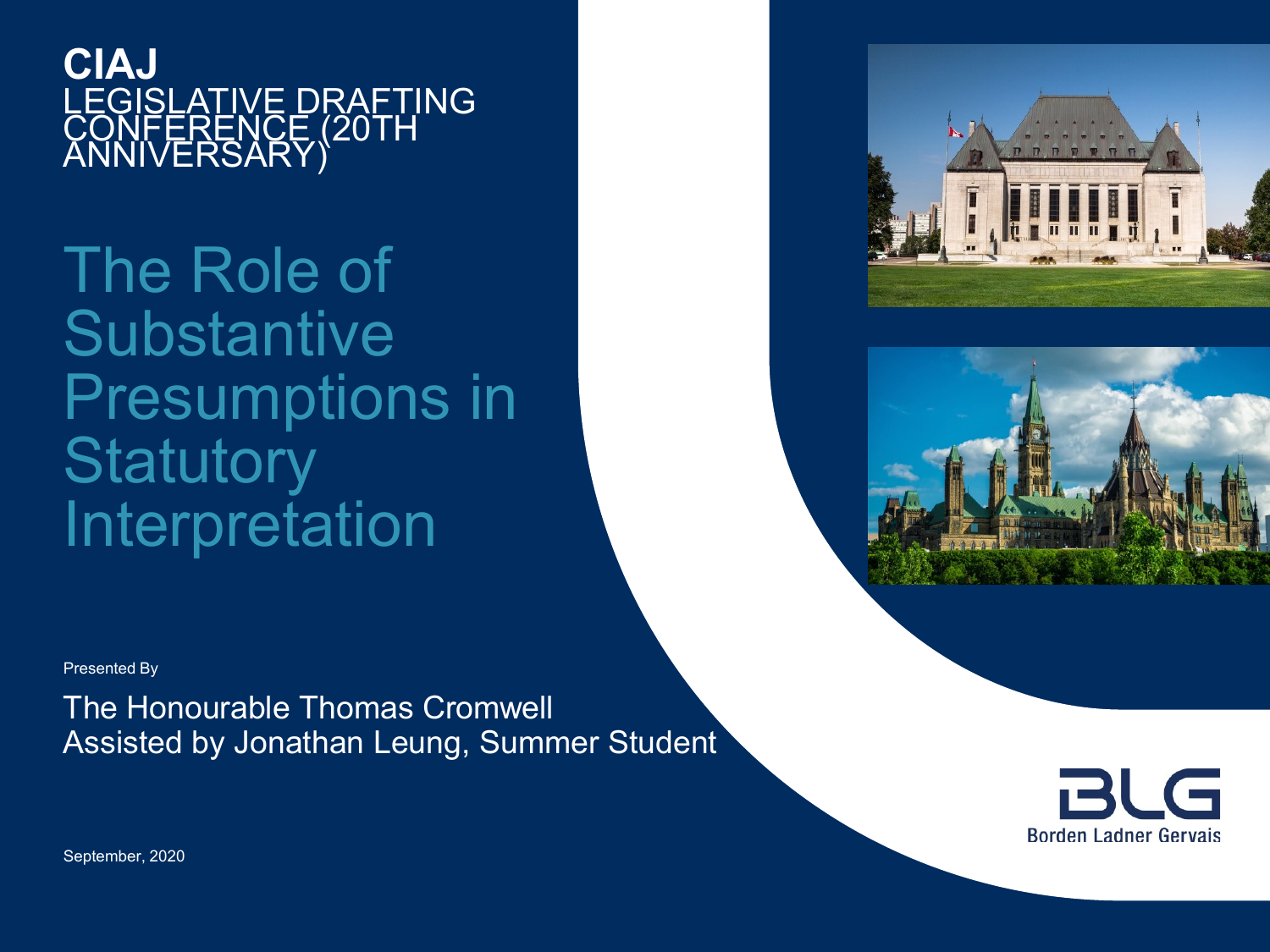



- 1. Explore the tool of substantive presumptions in the exercise of statutory interpretation
- 2. Consider four important questions that arise from their use



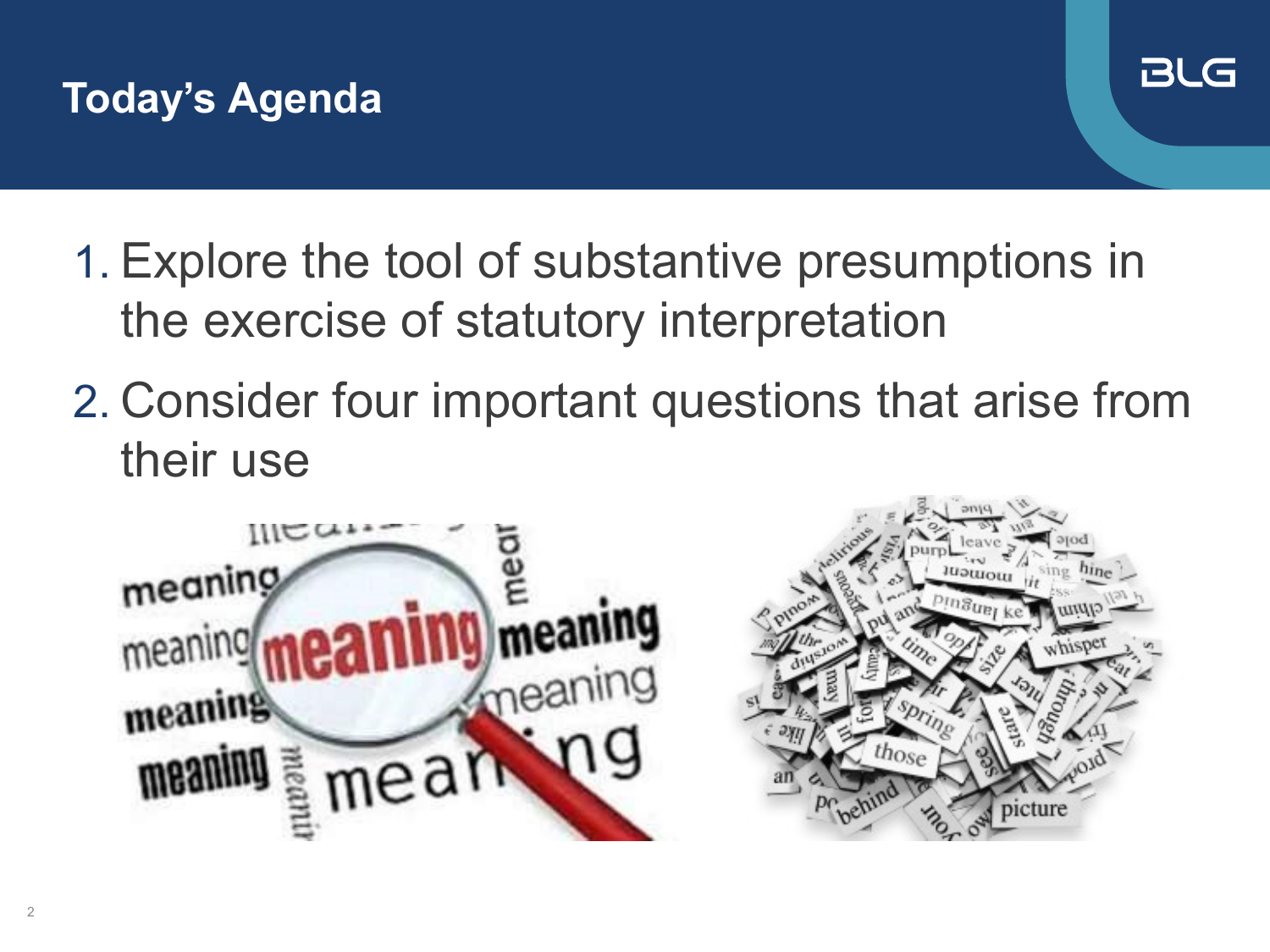# **SUBSTANTIVE PRESUMPTIONS** What are they?



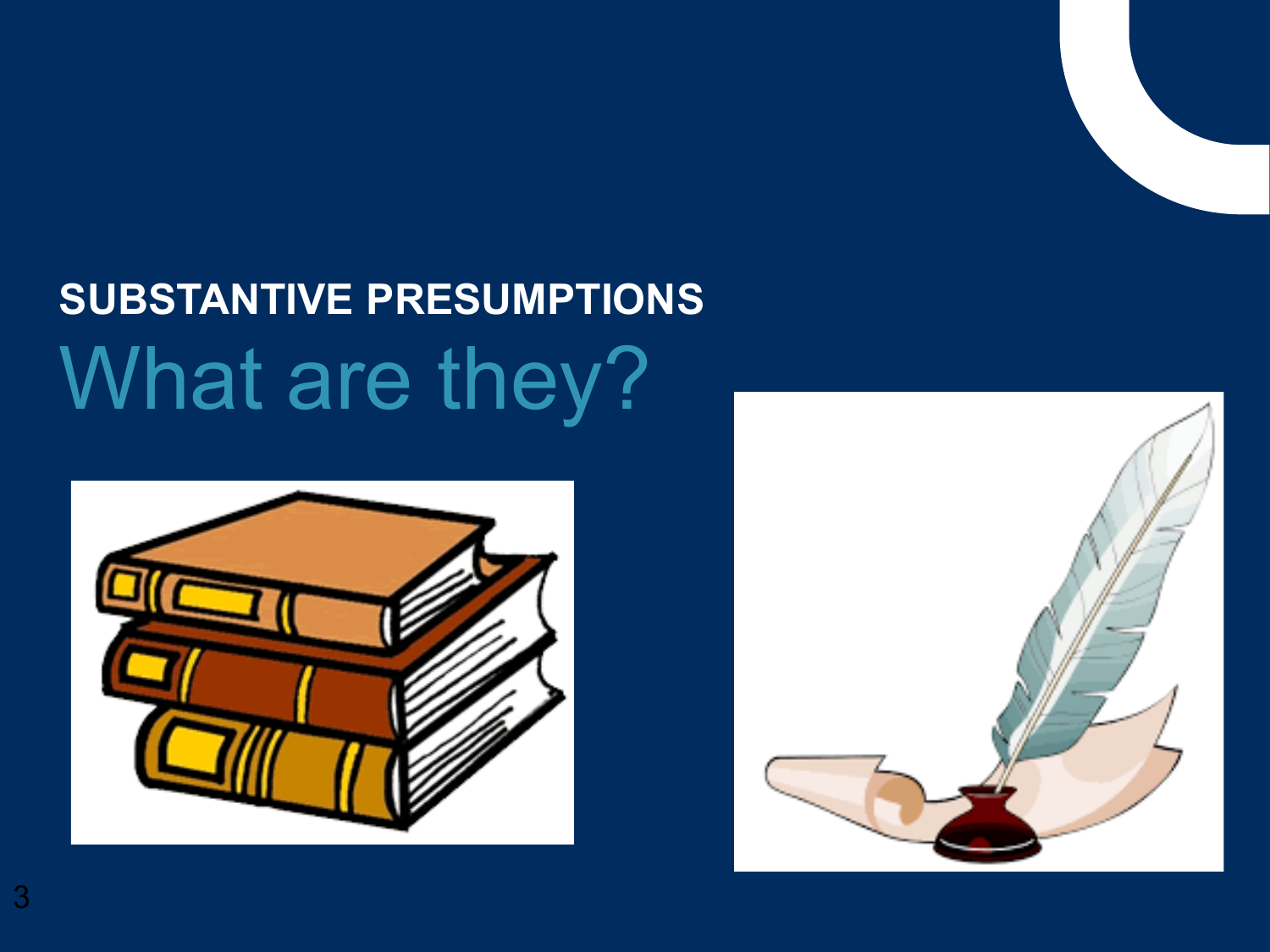#### **FOUR IMPORTANT QUESTIONS ARISING FROM THE USE OF SUBSTANTIVE PRESUMPTIONS**

- 1. Is resorting to substantive presumptions a legitimate exercise of statutory interpretation?
- 2. When may substantive presumptions be deployed?
- 3. What is required to rebut their operation?

4. What relationship exists between substantive presumptions and the "modern approach" to statutory interpretation?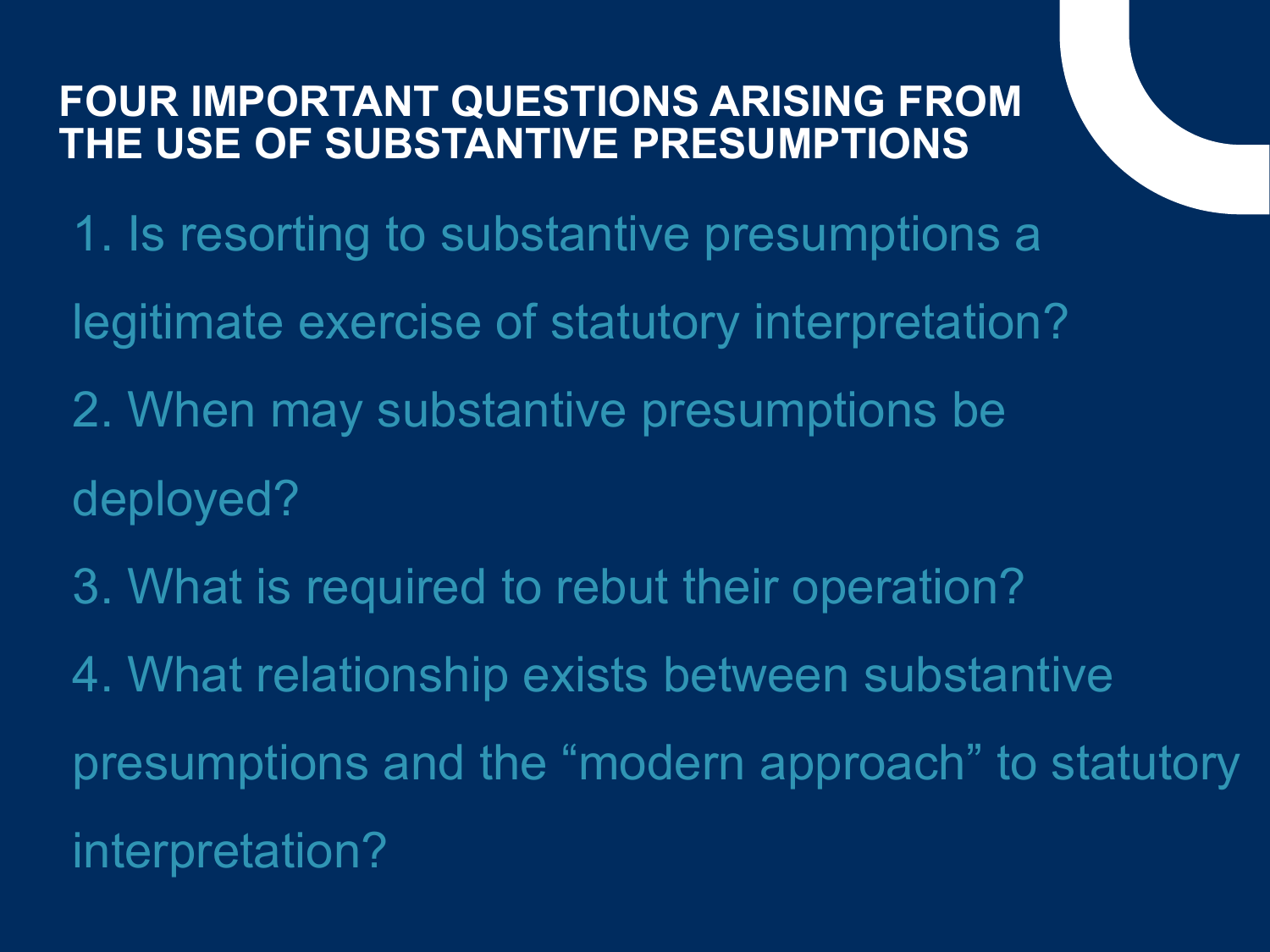**1. Is resorting to substantive presumptions a legitimate exercise of statutory interpretation?**

o Is the conferral of quasi-constitutional protection still a valid justification in the epoch of the Charter where legal and human rights are constitutionally entrenched?

BLG

o Substantive presumptions are not policy neutral, but in fact are predetermined policy choices based on norms and fundamental social values and policies. Thus, will their use usurp legislative intent?

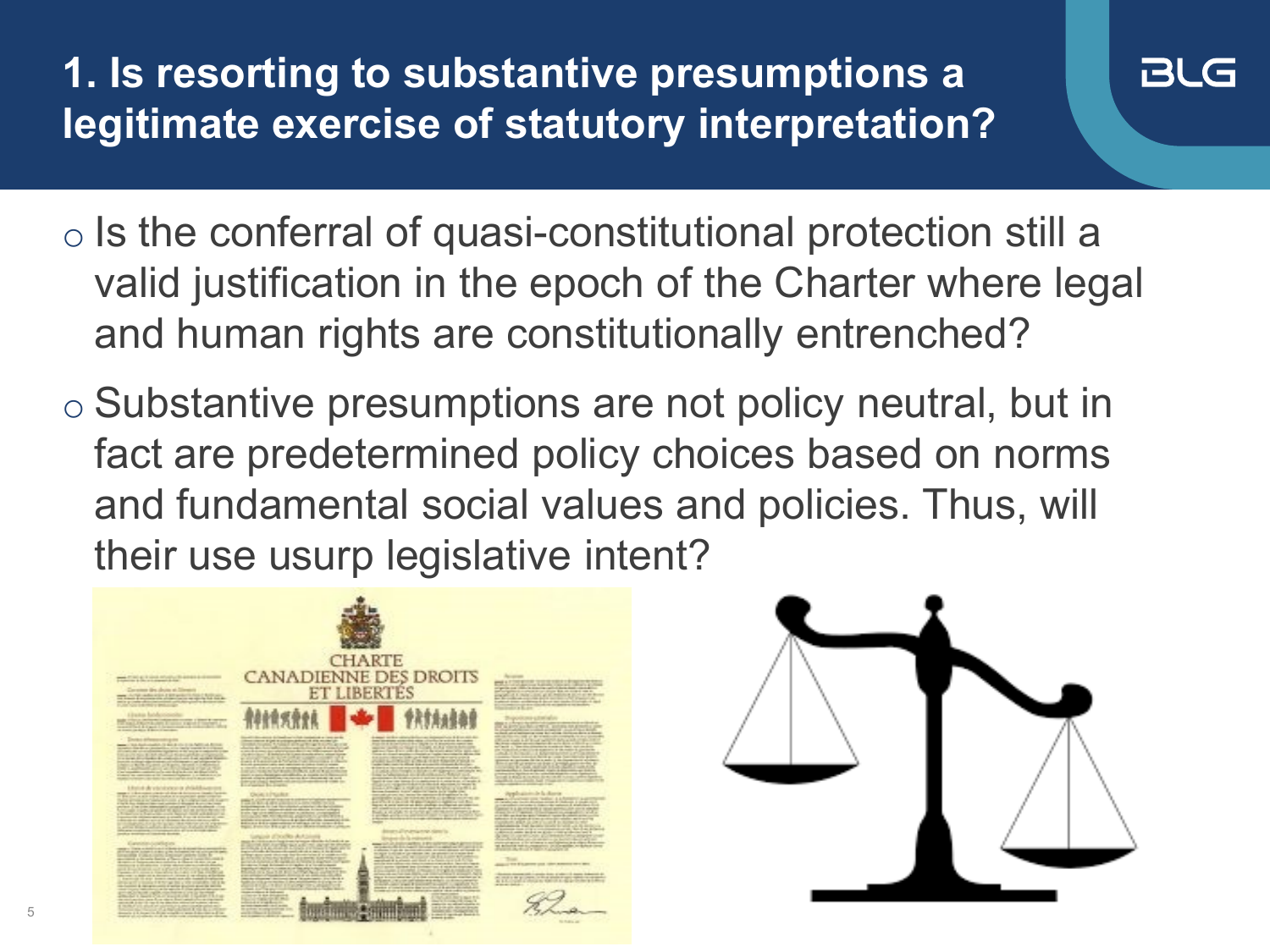**1. Is resorting to substantive presumptions a legitimate exercise of statutory interpretation?**

## **From American Legal Scholarship:**

- o Anita S. Krishnakumar, Reconsidering Substantive Canons, 84 U. Chi. L. Rev. 825 (2017)
- o Based on empirical study of 296 cases of the Roberts Court in the Supreme Court of the United States, data shows contrary to conventional wisdom, substantive canons are infrequently invoked.
- o Doctrinal analysis shows that Roberts Court repeatedly has used substantive canons to honour rather than frustrate congressional intent.



**BLG**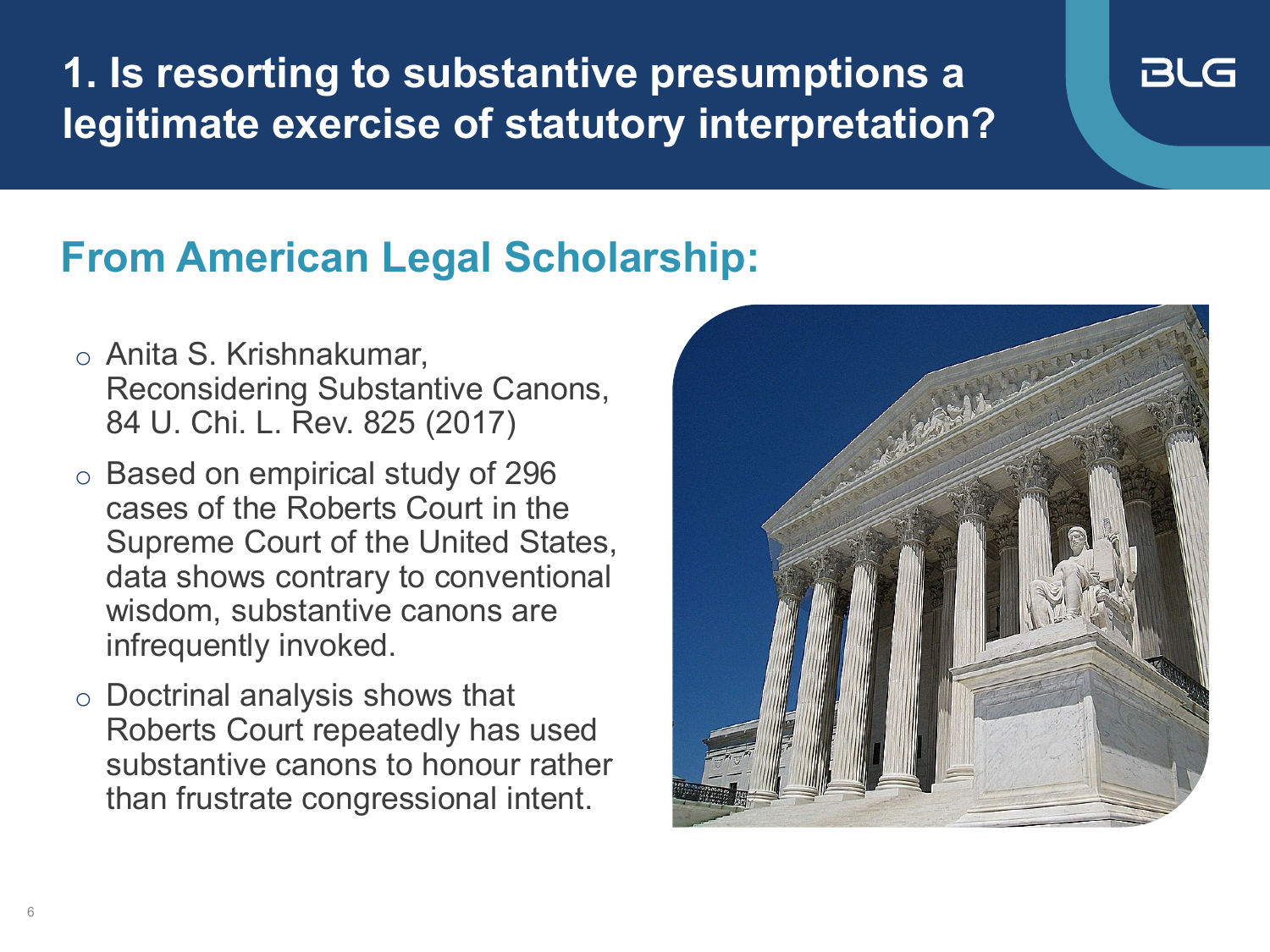## **2. When may substantive presumptions be deployed?**

## **Canadian Jurisprudence:**

- $\circ$  As a principles of last resort, where there is ambiguity
	- E.g. *NAV Canada v Wilmington Trust*,

2006 SCC 24

- o As a principles of first resort
	- E.g. *R v DeSousa*, [1992] 2 SCR 944
- $\circ$  "Modern approach" presumptions treated as part of the overall legislative context
	- E.g. *R v H(AD)*, 2013 SCC 28



BLG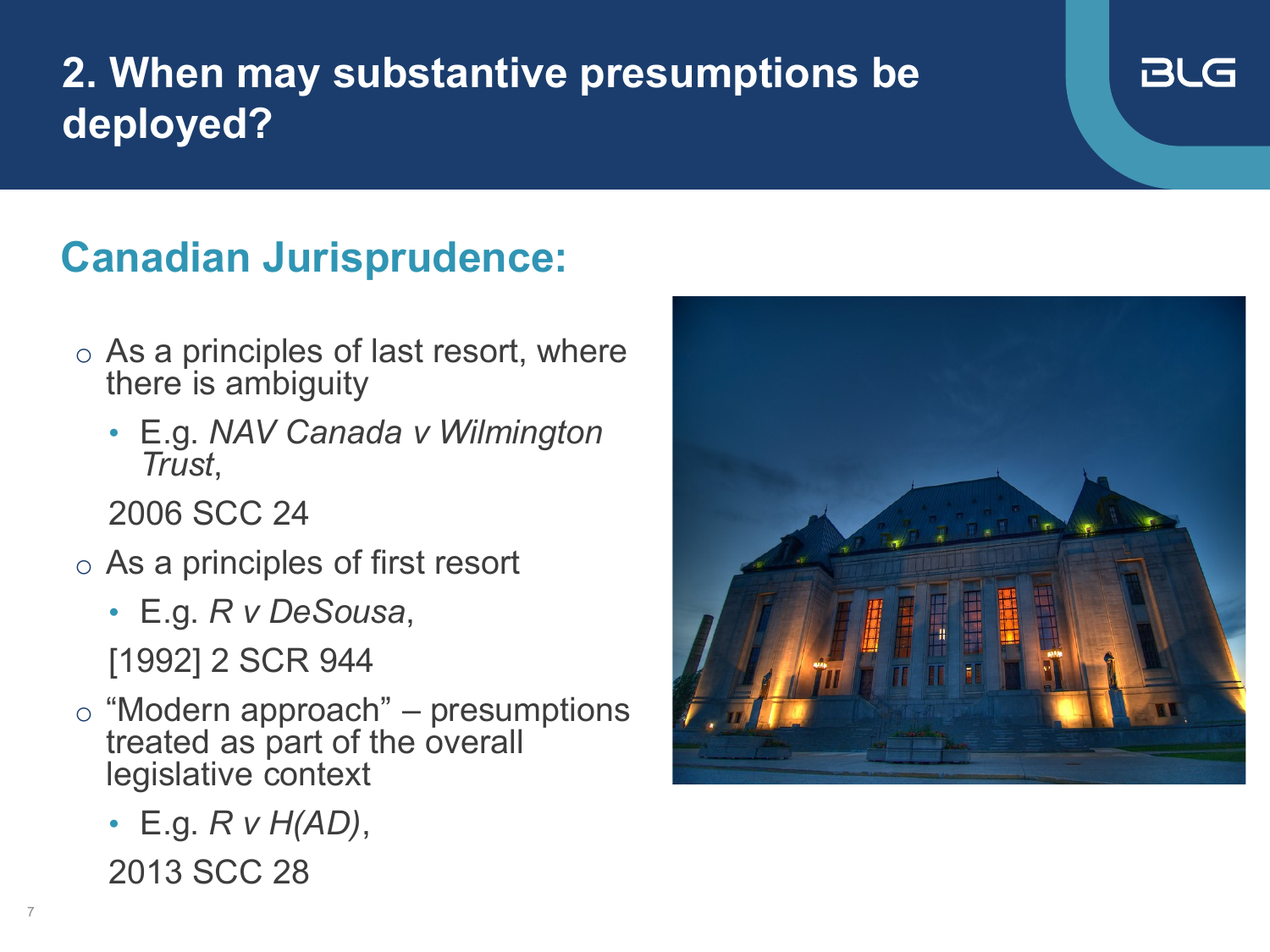## **2. When may substantive presumptions be deployed?**

#### **American Jurisprudence:**

- o Adopts a much more textualist approach
- o Courts will not apply other canons of statutory interpretation unless statute remains ambiguous
- o Even then, the Court will weigh application of the canon against the statutory context to see if the application is overcome by other "indicia of meaning"



BLG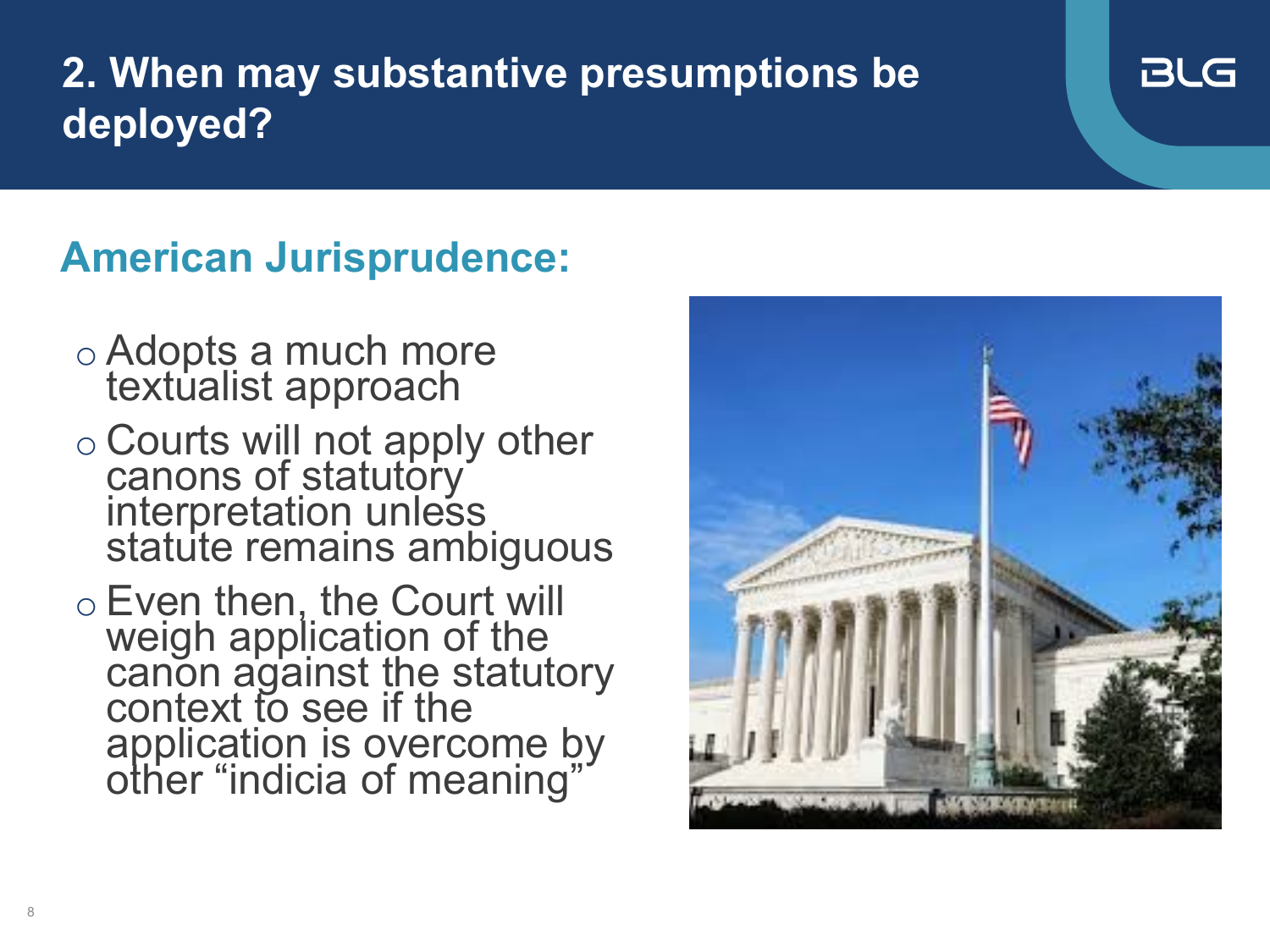## **3. What is required to rebut their operation?**

- $\circ$  Parliamentary Supremacy unambiguous provision must be given effect
	- *Németh v Canada (Justice)*, 2010 SCC 56
- o Clear Statement Rule
	- *Morguard Properties Ltd v Winnipeg (City of)*, [1983] 2 SCR 493
- o Super-Clear Statement Rule
	- *Canada (Privacy Commissioner) v Blood Tribe Department of Health*, 2008 SCC 44
- o However, there are no means of defining degrees of clarity in the abstract
	- The inherently contextual nature of language defies this possibility – such an explanation appears impracticable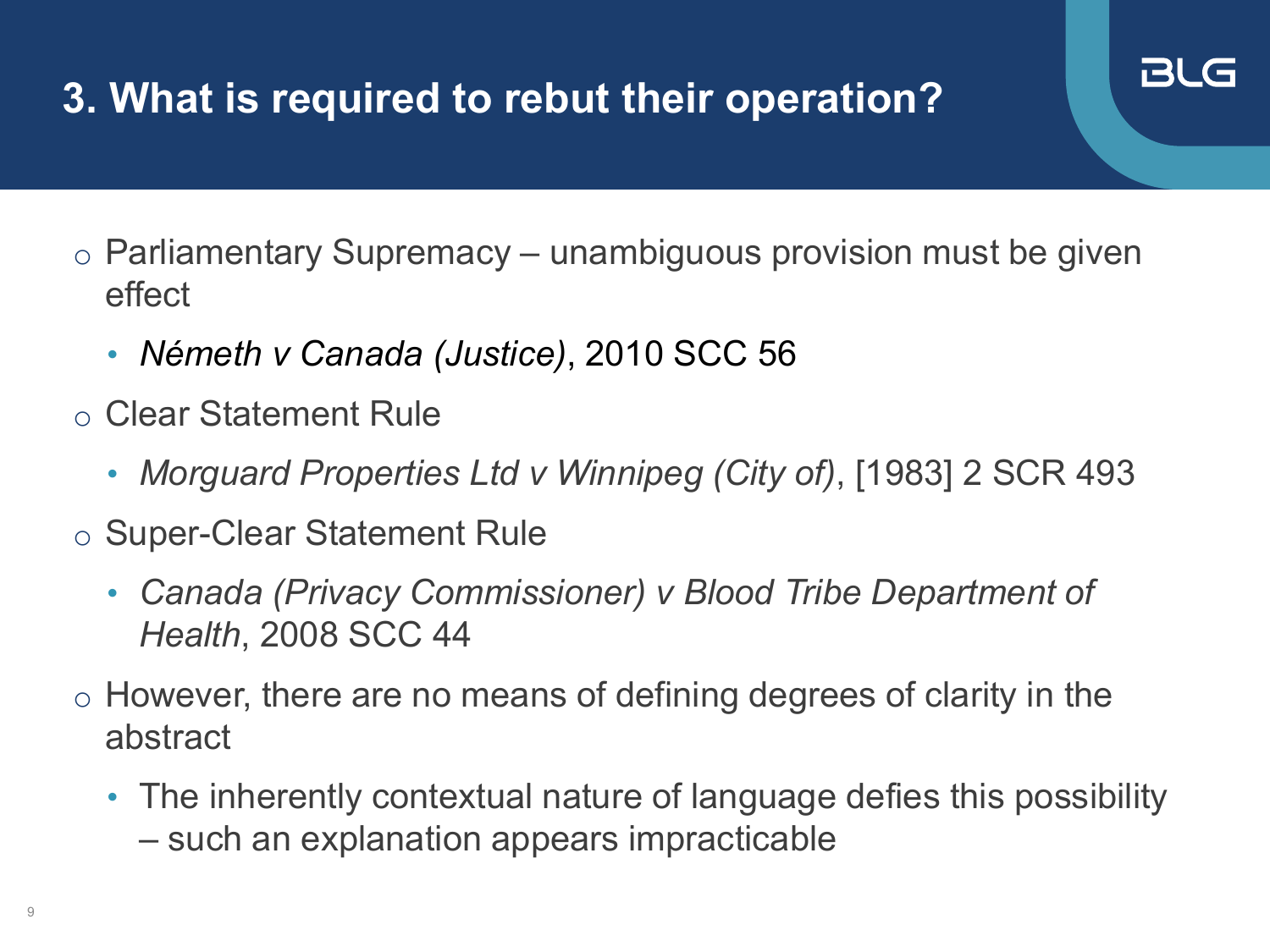**4. What relationship exists between substantive presumptions and the "modern approach" to statutory interpretation?**



## oThe "Modern Approach"

- *Re Rizzo & Rizzo Shoes Ltd*, [1998] 1 SCR 27
- From Elmer A Dreidger, *"the words of an Act are to be read in their entire context and in their grammatical and ordinary sense harmoniously with the scheme of the Act, the object of the Act, and the intention of Parliament."*

oSubstantive presumptions should play a legitimate role within the modern approach, because they recognize certain important values that form part of the "entire context" in which legislation is drafted.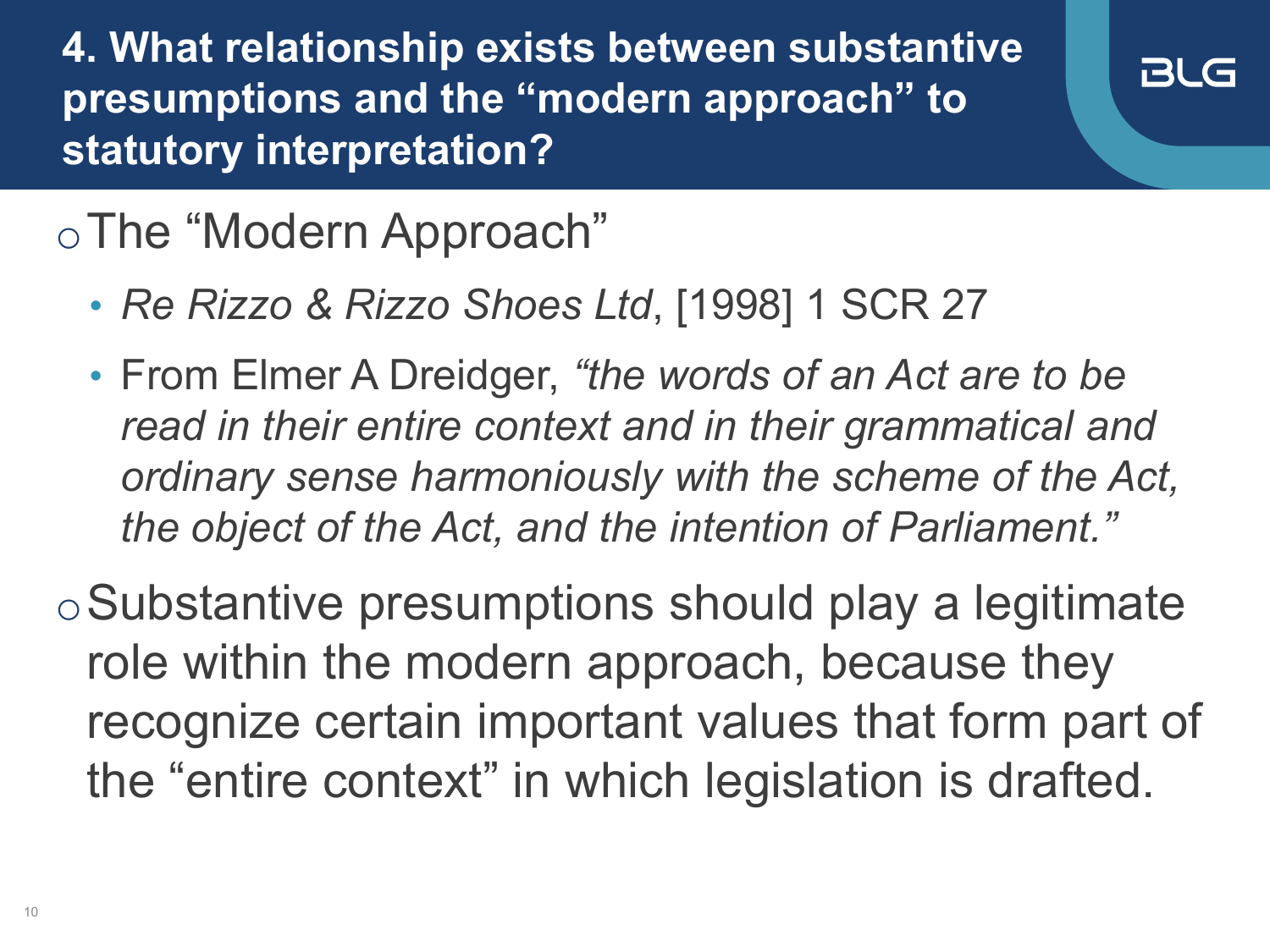**4. What relationship exists between substantive presumptions and the "modern approach" to statutory interpretation?**

#### BLG

#### o *R v Zora*, 2020 SCC 14 at para 33

- *"[T]his presumption of subjective fault reflects the underlying value in criminal law that the "morally innocent should not be punished" (H. (A.D.), at para. 27). This starting point is not an absolute rule, but rather captures what was assumed to be present in the mind of Parliament when enacting the provision (para. 26)."*
- o *TELUS Communications Inc v Wellman*, 2019 SCC 19 at para 47
	- *"[T]he approach set out below starts with the purpose and scheme of the Arbitration Act and reads the text of s. 7 in light of its full context, in a way that is both conscious of and consistent with the policy choices made by the legislature in the Arbitration Act itself and in other relevant statutes such as the Consumer Protection Act and the Class Proceedings Act. This is no "return to textualism"; instead, it is a careful reading of the statute, considered in its full context."*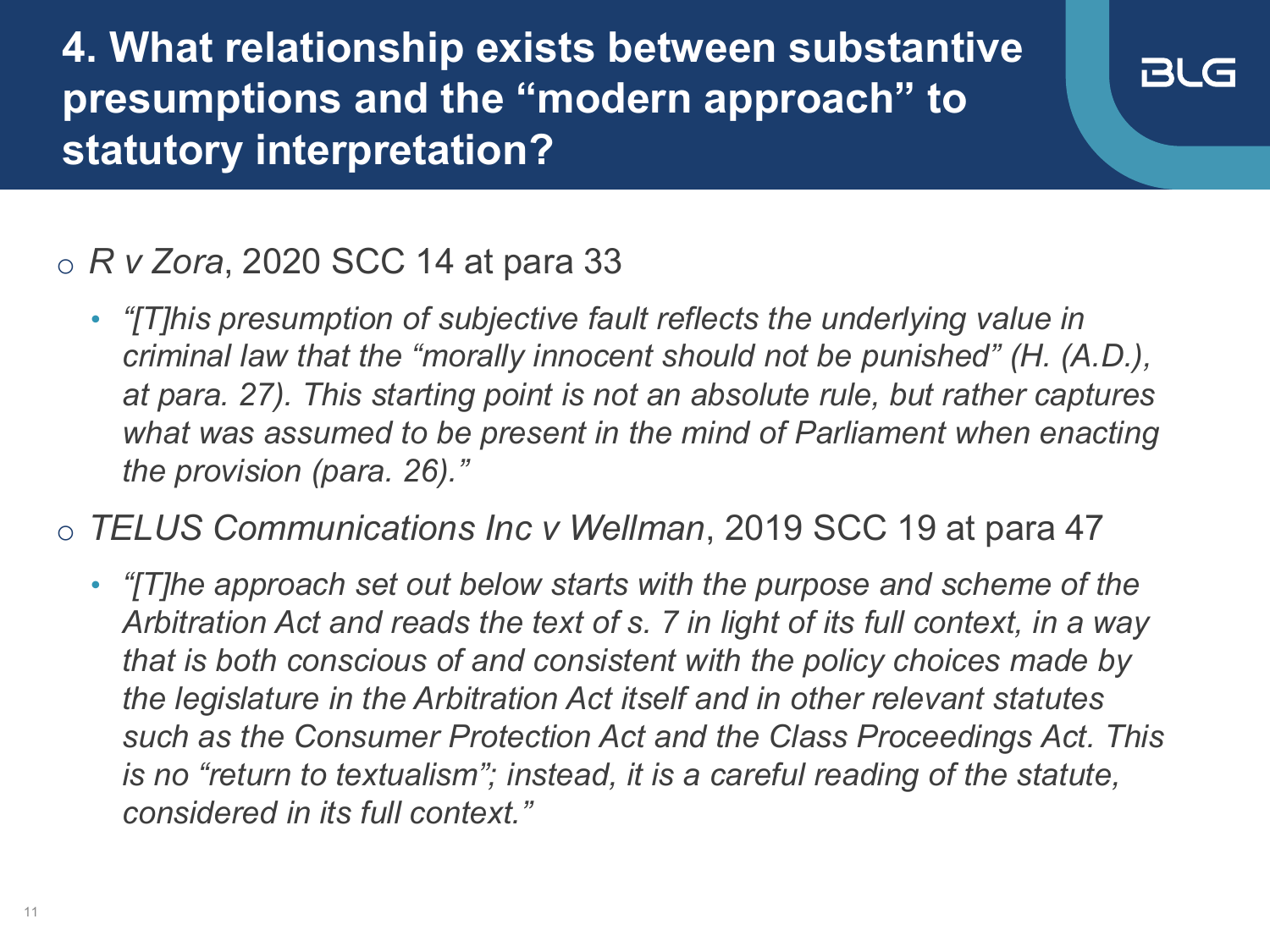**4. What relationship exists between substantive presumptions and the "modern approach" to statutory interpretation?**

- o Substantive presumptions in the modern approach continue to respect Parliamentary intent
	- Hillier v Canada (Attorney General), 2019 FCA 44 at para 24-25
		- *"Even where, as here, the words of the legislative provision seem to be precise and unequivocal, we still must examine legislative purpose and context … The need to examine purpose and context, however, is not a licence to overlook legislative text that is genuinely clear and unambiguous. Nor can the purpose of the legislation be used to extend the meaning of a legislative provision beyond what its plain, unambiguous words will allow."*